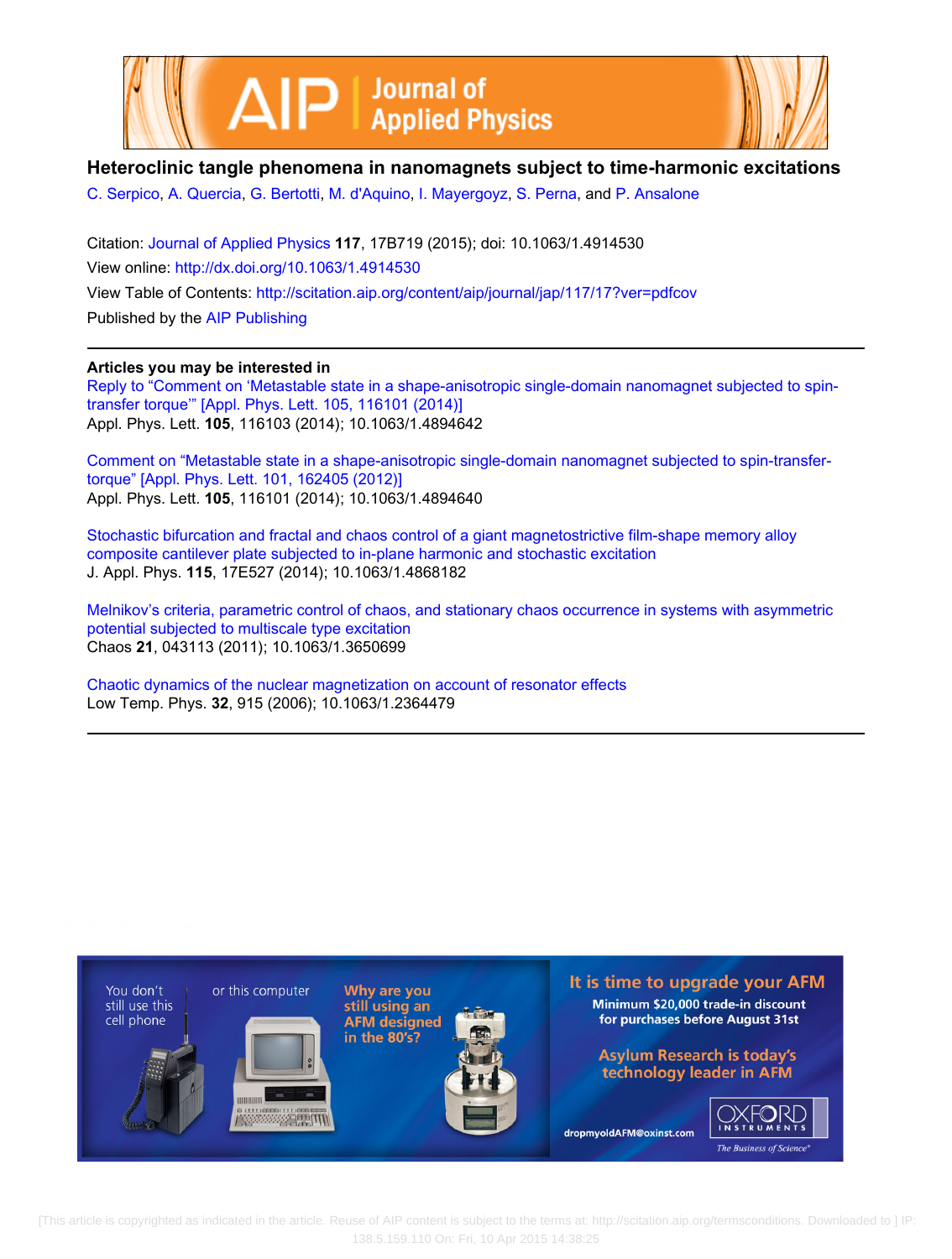

## <span id="page-1-0"></span>[Heteroclinic tangle phenomena in nanomagnets subject to time-harmonic](http://dx.doi.org/10.1063/1.4914530) [excitations](http://dx.doi.org/10.1063/1.4914530)

C. Serpico,<sup>1,a)</sup> A. Quercia,<sup>1</sup> G. Bertotti,<sup>2</sup> M. d'Aquino,<sup>3</sup> I. Mayergoyz,<sup>4</sup> S. Perna,<sup>1</sup> and P. Ansalone<sup>2</sup> <sup>1</sup>DIETI, Università di Napoli "Federico II," I-80125 Napoli, Italy

2 Istituto Nazionale di Ricerca Metrologica, I-10135 Torino, Italy <sup>3</sup>Dip. di Ingegneria, Università di Napoli "Parthenope," I-80143 Napoli, Italy <sup>4</sup>ECE Department and UMIACS, University of Maryland, College Park, Maryland 20742, USA

(Presented 7 November 2014; received 22 September 2014; accepted 31 October 2014; published online 20 March 2015)

Magnetization dynamics in uniformly magnetized nanomagnets excited by time-harmonic (AC) external fields or spin-polarized injected currents is considered. The analysis is focused on the behaviour of the AC-excited dynamics near saddle equilibria. It turns out that this dynamics has a chaotic character at moderately low power level. This chaotic and fractal nature is due to the phenomenon of heteroclinic tangle which is produced by the combined effect of AC-excitations and saddle type dynamics. By using the perturbation technique based on Melnikov function, analytical formulas for the threshold AC excitation amplitudes necessary to create the heteroclinic tangle are derived. Both the cases of AC applied fields and AC spin-polarized injected currents are treated. Then, by means of numerical simulations, we show how heteroclinic tangle is accompanied by the erosion of the safe basin around the stable regimes.  $\odot$  2015 AIP Publishing LLC. [\[http://dx.doi.org/10.1063/1.4914530](http://dx.doi.org/10.1063/1.4914530)]

Magnetization dynamics in uniformly magnetized ferromagnets driven by time-harmonic (AC) excitations has been extensively studied in connection with the phenomenon of ferromagnetic resonance.<sup>[1](#page-4-0)</sup> In this case, AC fields produce small magnetization oscillations around a stable equilibrium. The response of the system depends on the frequency of the excitation and, in the linear regime, follows the usual reso-nance curve peaked around the Kittel frequency.<sup>[2](#page-4-0)</sup> Owing to the weakly dissipative nature of magnetization dynamics, nonlinear effects are excited at moderately large powers, at which the resonance response may become hysteretic (bistable) due the fold-over effect. $3$ 

In this paper, we study a similar problem but we want to investigate the effects of time-harmonic excitations in a wider region of the state space. More specifically, we are interested in the regions around saddle-type equilibria which are usually at the top of the potential wells. The reason for studying such an unstable region is related to the fact that saddle equilibria and the associated heteroclinic/homoclinic manifolds connecting the saddles, which are referred to as homoclinic/heteroclinic cycles, constitute the separatrices, namely, the boundaries of basins of attraction of different attractors (asymptotic regimes). It turns out that the AC perturbations of the dynamics in the vicinity of saddle equilibria give rise to phenomena incomparably more complex of those observed in the vicinity of a stable equilibrium.

These complex phenomena are due to the possibility that the homoclinic/heteroclinic manifolds, at sufficiently large AC excitations, may intersect infinitely many times forming a structure referred to as homoclinic/heteroclinic tangle which

may lead to separatrices which have a fractal geometrical nature. One of the main consequences of these phenomena is that the magnetization motions starting inside an energy well may, at later time, escape the well. This mechanism is called basin erosion and it starts in the vicinity of the saddle equilibria and the associated homoclinic/heteroclinic cycles.<sup>4</sup>

The aim of this paper is to bring attention on the phenomena above introduced which, in the area of applied magnetism, have been largely overlooked. In the paper, magnetization dynamics is described by the Landau-Lifshitz (LL) equation appropriately generalized to take into account the effect of spin polarized currents. The external excitation conditions are taken to be purely sinusoidal with zero bias in both the applied fields and the injected currents. In these conditions, the entanglement of saddle manifolds is of the heteroclinic type. The origin of heteroclinic tangle is first illustrated from the qualitative point of view. Then, by using the perturbation techniques based on Melnikov function, $5$  we derive analytical formulas for the threshold values of AC applied fields and of AC injected spin-polarized currents for the onset of the heteroclinic tangle. In the final part of the paper, we discuss the phenomenon of basin erosion on the basis of numerical simulations.

The evolution of the magnetization  $M$  in a uniformly magnetized ferromagnet is described in terms of normalized vector  $m = M/M_s$ , where  $M_s$  is the saturation magnetization and  $|\mathbf{m}| = 1$ . The evolution of **m** on the unit sphere  $\Sigma$  is governed by the following generalized Landau-Lifshitz equation<sup>6</sup>

$$
\frac{dm}{dt} = m \times \nabla_{\Sigma} g - \nabla_{\Sigma} \psi , \qquad (1)
$$

where  $\nabla_{\Sigma}$  is the gradient operator on the unit sphere,  $g = g(m, t)$  is the free energy, and  $\psi = \psi(m, t)$  is a potential

a)Author to whom correspondence should be addressed. Electronic mail: serpico@unina.it.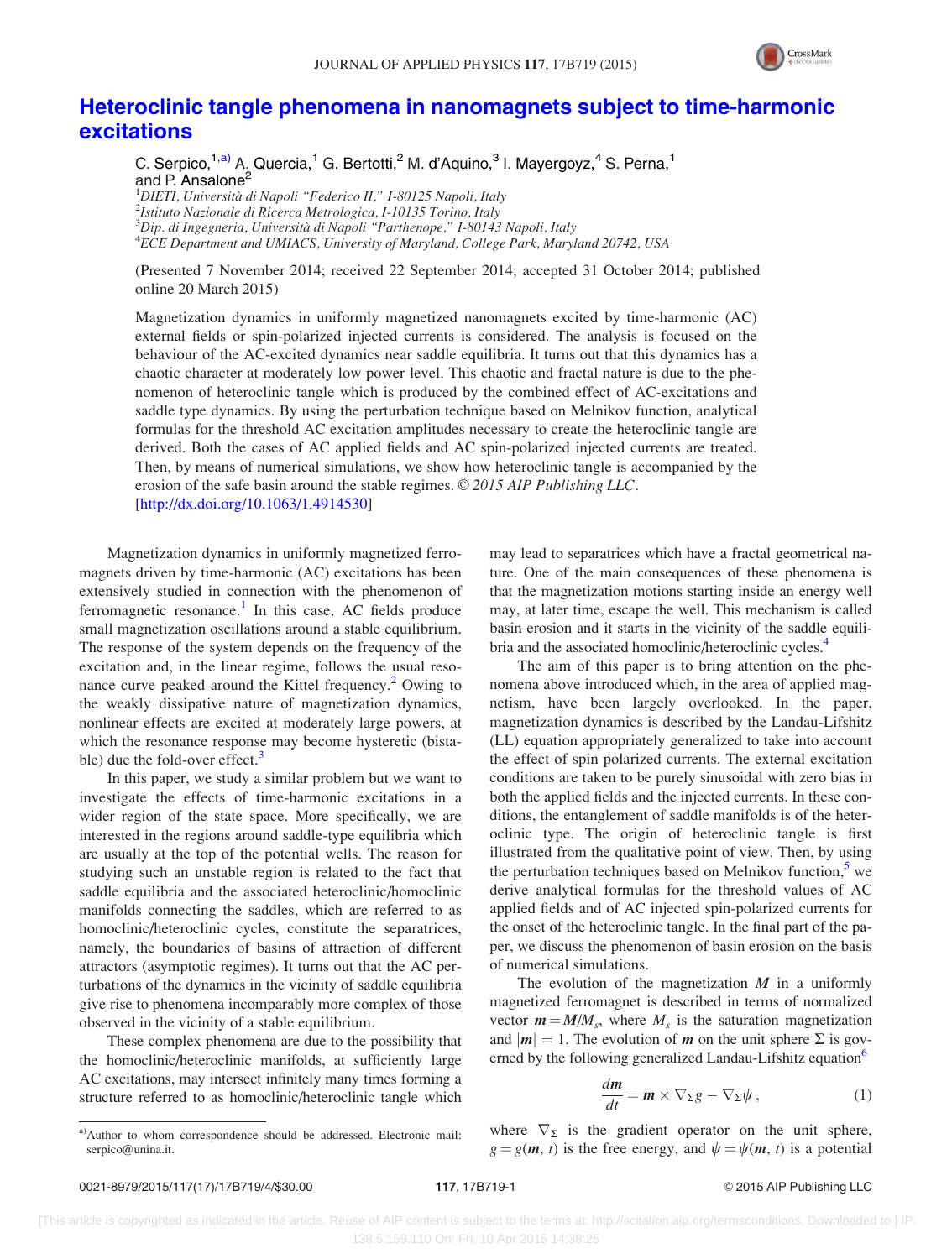<span id="page-2-0"></span>function which takes into account effects of damping and spin-torque. We use normalized quantities so that time is measured in units of  $(\gamma M_s)^{-1}$ , where  $\gamma$  is the gyromagnetic ratio, and the energy functions g and  $\psi$  in units of  $\mu_0 M_s^2 V$ , where  $\mu_0$  is the vacuum permeability and V is the volume of the particle. The free energy is given by the following expression:

$$
g(\mathbf{m},t) = g_0(\mathbf{m}) - \mathbf{h}_{ac}(t) \cdot \mathbf{m}, \qquad (2)
$$

where

$$
g_0(\mathbf{m}) = (D_x m_x^2 + D_y m_y^2 + D_z m_z^2)/2, \qquad (3)
$$

where  $D_x$ ,  $D_y$ , and  $D_z$  are effective anisotropy constants. The field  $h_{ac}(t)$  in Eq. (2) is the time-harmonic (AC) external field

$$
\begin{aligned} \mathbf{h}_{ac}(t) &= \mathbf{e}_x h_{ax} \cos(\omega t + \delta_x) + \mathbf{e}_y h_{ay} \cos(\omega t + \delta_y) \\ &+ \mathbf{e}_z h_{az} \cos(\omega t + \delta_z), \end{aligned} \tag{4}
$$

where  $e_x$ ,  $e_y$ , and  $e_z$  are the cartesian unit vectors, and where  $h_{ax}$ ,  $h_{ay}$ ,  $h_{az}$ ,  $\delta_x$ ,  $\delta_y$ , and  $\delta_z$  are the amplitudes and phases of the cartesian components of  $h_{ac}(t)$ , respectively. In addition, we assume

$$
\psi(\mathbf{m},t)=\alpha g(\mathbf{m},t)+\beta(t)(\mathbf{m}\cdot\mathbf{e}_p),\qquad(5)
$$

where the first term at the right-hand-side is the usual Landau-Lifshitz damping term ( $\alpha$  is the damping constant), while the second term takes into account the spin-torque effect.<sup>[6](#page-4-0)</sup> The quantity

$$
\beta(t) = \beta_{ac} \cos(\omega t + \delta_p) \tag{6}
$$

is the AC normalized spin-polarized current and  $e_n$  is the electron polarization orientation.

In most cases of practical and physical interest, it happens that  $\alpha$ ,  $h_{ac}$ ,  $\beta_{ac} \ll 1$  ( $h_{ac}$  =  $\sqrt{h_{ax}^2 + h_{ay}^2 + h_{az}^2}$ . This leads to the following perturbative form of Eq.  $(1)$ :

$$
\frac{dm}{dt} = v_0(m) + \varepsilon v_1(m,t) = v(m,t,\varepsilon), \qquad (7)
$$

where  $v_0(m) = m \times \nabla_{\Sigma} g_0(m)$  is the unperturbed hamiltonian vector field and  $\epsilon v_1(m, t) = -m \times h_{ac}(t) - \nabla_{\Sigma} \psi(m, t)$ . The parameter  $\varepsilon$  is formally introduced in preparation of a perturbation analysis of the dynamics based on the assumption that  $\varepsilon \ll 1$ . One can interpret  $\varepsilon$  as a parameter which controls the amplitude of all small quantities in the problem, and more specifically, the amplitude of AC excitations. In the form  $(7)$ , the equation governing magnetization dynamics is a perturbed hamiltonian dynamics on the unit sphere with hamiltonian given by the function  $g_0(m)$ .

The non-autonomous dynamical system (7) can be analyzed by introducing the stroboscopic map<sup>1</sup>

$$
\mathbf{m}_{n+1} = P[\mathbf{m}_n, \varepsilon], \tag{8}
$$

where  $\mathbf{m}_n = \mathbf{m}(t_0 + nT)$  and  $T = 2\pi/\omega$ , which maps an initial magnetization  $m(t_0)$  to the magnetization  $m(t_0 + T)$  obtained by integrating Eq. (7), over a time interval equal to T. Notice that the stroboscopic map (8) is a time-discrete dynamical system and thus its trajectories are sequence of points on  $\Sigma$ . In order to develop an analytical treatment of  $P[\cdot]$ , we consider the following Taylor expansion:

$$
P[\mathbf{m}_n, \varepsilon] = P[\mathbf{m}_n, 0] + \frac{\partial P}{\partial \varepsilon}[\mathbf{m}_n, 0] \varepsilon + \mathcal{O}(\varepsilon^2). \tag{9}
$$

The zero order term of the expansion gives the unperturbed map the trajectories which lie on the curves with constant value of  $g_0(m)$  and these can be determined in closed form.<sup>[6](#page-4-0)</sup> This implies that the unperturbed map  $P[\mathbf{m}_n, 0]$  admits, as saddle fixed points, the saddle equilibria associated with the vector field  $v_0(m)$ . The qualitative features of the phase portrait of  $v_0(m)$  in cylindrical coordinate  $(\phi, m_z)$  are sketched in Fig. 1(a). The two saddles  $x_{d1}$  and  $x_{d2}$  are connected through heteroclinic trajectories, which are invariant set of the map  $P[\mathbf{m}_n,0]$ . We recall that an invariant set A of a map  $P[\cdot]$  is such that  $P[A] \subseteq A$ . Heteroclinic trajectories are typical only in conservative systems and they are not structurally stable with respect to generic perturbation of the system. For this reason, they are immediately destroyed when nonconservative perturbations set in. On the other hand, saddle fixed



FIG. 1. Qualitative sketches of the separatrices associated to the stroboscopic map (see Eq. (8)) in the  $(\phi, m_z)$ -plane (where  $\phi$  is the azimuth around the z-axis). (a) Unperturbed case; (b) damping dominated dynamics; (c) heteroclinic tangle formation. Legend:  $x_{d1}(ε), x_{d2}(ε)$  are the saddle equilibria;  $x_{s1}(\varepsilon), x_{s2}(\varepsilon)$  are the node-type equilibria;  $W_1^s(\varepsilon)$  is the stable manifold associated with  $x_{d1}(\varepsilon)$ ;  $W_2^u(\varepsilon)$  is the unstable manifold associated with  $x_{d2}(\varepsilon)$ ; d is the splitting of the manifolds;  $\Gamma$  is the heteroclinic trajectory, and  $\Gamma_1-\Gamma_4$  are the constant energy trajectories. The points  $x_a, x_b, x_c$  are generated by iterating the stroboscopic map.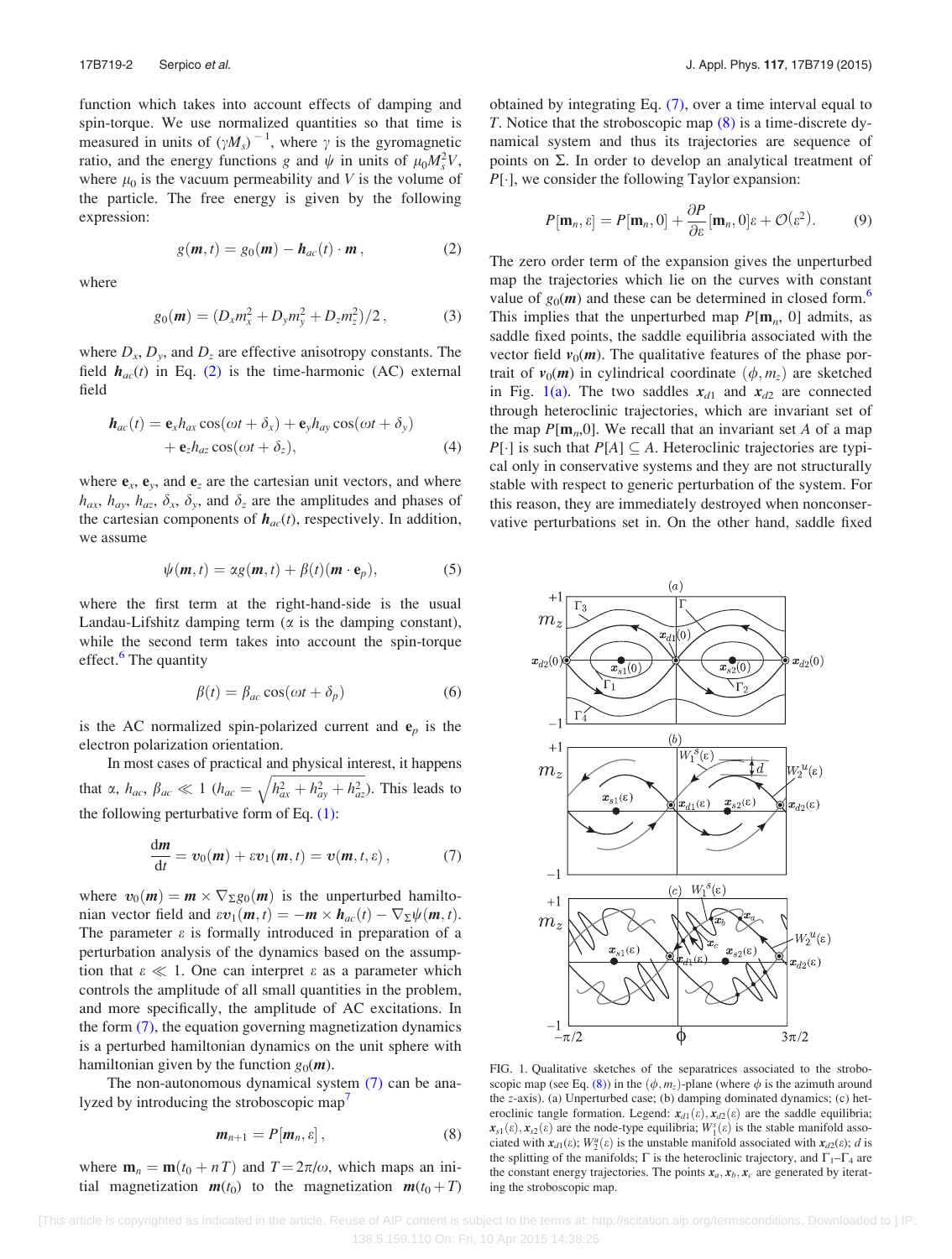<span id="page-3-0"></span>points are structurally stable entities<sup>[8](#page-4-0)</sup> and thus are preserved under small perturbations. In the perturbed case, from each saddle of the map, two invariant curves arise: the stable manifold  $W^s$  and the unstable manifold  $W^{\mu}$ ,<sup>[7,8](#page-4-0)</sup> In Fig. [1\(b\)](#page-2-0), the two manifolds  $W_1^s(\varepsilon)$  and  $W_2^u(\varepsilon)$  are sketched and their separation (splitting) is indicated by  $d$ . This splitting depends on the nature of perturbation and for sufficiently large AC perturbations it may vanish. When this is the case, a point of intersection  $x_a$  belonging to both invariant sets  $W_1^s(\varepsilon)$  and  $W_2^u(\varepsilon)$  is realized (see Fig. [1\(c\)](#page-2-0)). This implies that forward and backward iterates of  $P[\cdot]$  starting from  $x_a$  must belong to  $W_1^s(\varepsilon) \cap W_2^u(\varepsilon)$  and thus that the two curves  $W_1^s(\varepsilon)$ ,  $W_2^u(\varepsilon)$ , must intersect an infinite number of times (see Fig. [1\(c\)](#page-2-0)). This phenomenon is referred to as heteroclinic tangle and it is at the origin of chaotic and unpredictable dynamic behaviour of the system near the saddles. In order to find when this occurs, one must be able to compute the splitting d of  $W_1^s(\varepsilon)$ and  $W_2^u(\varepsilon)$ . It turns out that, by using the expansion (8), the splitting can be derived analytically and it is proportional to the Melnikov function<sup>[8](#page-4-0)</sup> which we discuss below.

The Melnikov function approach to determine the onset of heteroclinic tangle is based on the availability of analyti-cal expressions<sup>[6](#page-4-0)</sup> for the unperturbed heteroclinic trajectories

$$
m_{dx} = s_x k / \cosh\Omega_d t,
$$
  
\n
$$
m_{dy} = -s_x s_z \tanh\Omega_d t,
$$
  
\n
$$
m_{dz} = s_z k' / \cosh\Omega_d t,
$$
\n(10)

where  $k^2 = (D_z - D_y)/(D_z - D_x), k'^2 = 1 - k^2, \Omega_d =$  $\sqrt{(D_z - D_y)(D_y - D_x)}$  and the combinations of the signs  $s_x$ ,  $s_z = \pm 1$  provide the four heteroclinic trajectories (see Fig.  $1(a)$ ). The separatrices are trajectories with constant energy  $g_0 = D_v/2$ . Thus, by using the expression  $\nabla_{\Sigma} f = \nabla f$  $-(\nabla f \cdot \mathbf{m})\mathbf{m}$ , we get

$$
\nabla_{\Sigma} g_0(\mathbf{m}_d) = \Omega_d \mathbf{e}_{d\uparrow} / \cosh \Omega_d t, \qquad (11)
$$

where  ${\bf e}_{d\uparrow} = -s_x k' {\bf e}_x + s_z k {\bf e}_z$  is a unit normal to the plane containing the great circle given by Eq. (10). The Melnikov function  $M(\omega, t_0)$  is given by

$$
\varepsilon M(\omega, t_0) = \int_{-\infty}^{+\infty} \left[ \boldsymbol{m} \cdot \boldsymbol{v}_0(\boldsymbol{m}) \times \varepsilon \boldsymbol{v}_1(\boldsymbol{m}, t) \right]_{\boldsymbol{m}_d(t-t_0)} dt
$$
  
=  $\alpha M_0 + h_{ac} M_h(\omega, t_0) + \beta_{ac} M_I(\omega, t_0),$ 

where  $M_0 = \int_{-\infty}^{+\infty} |\nabla_{\Sigma} g_0(m_d(t))|^2 dt = 2\Omega_d$  and

$$
h_{ac}M_h(\omega, t_0) = -\int_{-\infty}^{+\infty} \boldsymbol{h}_{ac}(t+t_0) \cdot \frac{\mathrm{d}\boldsymbol{m}_d(t)}{\mathrm{d}t} \mathrm{d}t, \qquad (12)
$$

$$
\beta_{ac} M_I(\omega, t_0) = \int_{-\infty}^{+\infty} \beta(t + t_0) \mathbf{e}_p \cdot \nabla_{\Sigma} g_0(\mathbf{m}_d(t)) dt.
$$
 (13)

When the system is driven by the field  $h_{ac}$  alone, i.e.,  $\beta_{ac} = 0$ , the following result holds:

$$
\varepsilon M(\omega, t_0) = 2\alpha \Omega_d + |\tilde{\boldsymbol{h}}_{ac} \cdot \boldsymbol{u}^*(\omega)| \cos(\omega t_0 + \psi), \qquad (14)
$$

where 
$$
\psi = \angle (\tilde{h}_{ac} \cdot u^*)
$$
 and we have set

$$
h_{ac}(t) = \text{Re}\{\tilde{h}_{ac}e^{i\omega t}\},
$$
  
\n
$$
\tilde{h}_{ac} = h_{x}e^{i\delta_{x}}\mathbf{e}_{x} + h_{y}e^{i\delta_{y}}\mathbf{e}_{y} + h_{z}e^{i\delta_{z}}\mathbf{e}_{z},
$$
  
\n
$$
u(\omega) = (s_{x}k\mathbf{e}_{x} + s_{z}k'\mathbf{e}_{z})\frac{-i\pi q}{\cosh\frac{\pi q}{2}} + s_{x}s_{z}\mathbf{e}_{z}\frac{\pi q}{\sinh\frac{\pi q}{2}}.
$$
\n(15)

with  $q = \omega/\Omega d$ .

The maximum value of the amplitude of the sinusoidal component of  $\varepsilon M(\omega, t_0)$  is achieved when the equal sign of the Shwartz inequality  $|\boldsymbol{h}_{ac} \cdot \boldsymbol{u}^*| \leq |\boldsymbol{h}_{ac}||\boldsymbol{u}|$  holds, namely, for  $\tilde{h}_{ac}=h_{ac}e^{i\delta}u/|u|$ .

The threshold values for the onset of the heteroclinic tangle can be found from the zeros of the Melnikov function  $M(\omega, t_0)$ . The threshold value of  $h_{ac}$  for the onset of the phenomenon, in the cases of the optimal polarization and for linear polarization along each of the coordinate axes, is, respectively,

$$
h_{ac,opt}^{\text{crit}} = \frac{2\alpha \Omega_d}{|\boldsymbol{u}(\omega)|}, \quad h_{ac,i}^{\text{crit}} = \frac{2\alpha \Omega_d}{|u_i(\omega)|}, \quad (16)
$$

where  $i = x, y, z$ .

We now consider the case when the system is driven by the spin-polarized injected currents alone, i.e.,  $h_{ac}(t) = 0$ . By using Eqs.  $(11)$  and  $(13)$ , we obtain the Melnikov function

$$
\varepsilon M(\omega, t_0) = 2\alpha \Omega_d \pm \beta_{ac} \frac{\pi |\mathbf{e}_p \cdot \mathbf{e}_d|}{\cosh \frac{\omega \pi}{2\Omega_d}} \cos(\omega t_0 + \delta_p).
$$

Hence, the general expression of the threshold for heteroclinic tangle creation is



FIG. 2. Threshold values of ac fields and injected currents for creation of heteroclinic tangle versus  $\omega$  for the various polarizations. Values of the parameters:  $\alpha = 0.01$ ,  $D_x = -0.3$ ,  $D_y = 0$ , and  $D_z = 1$ .